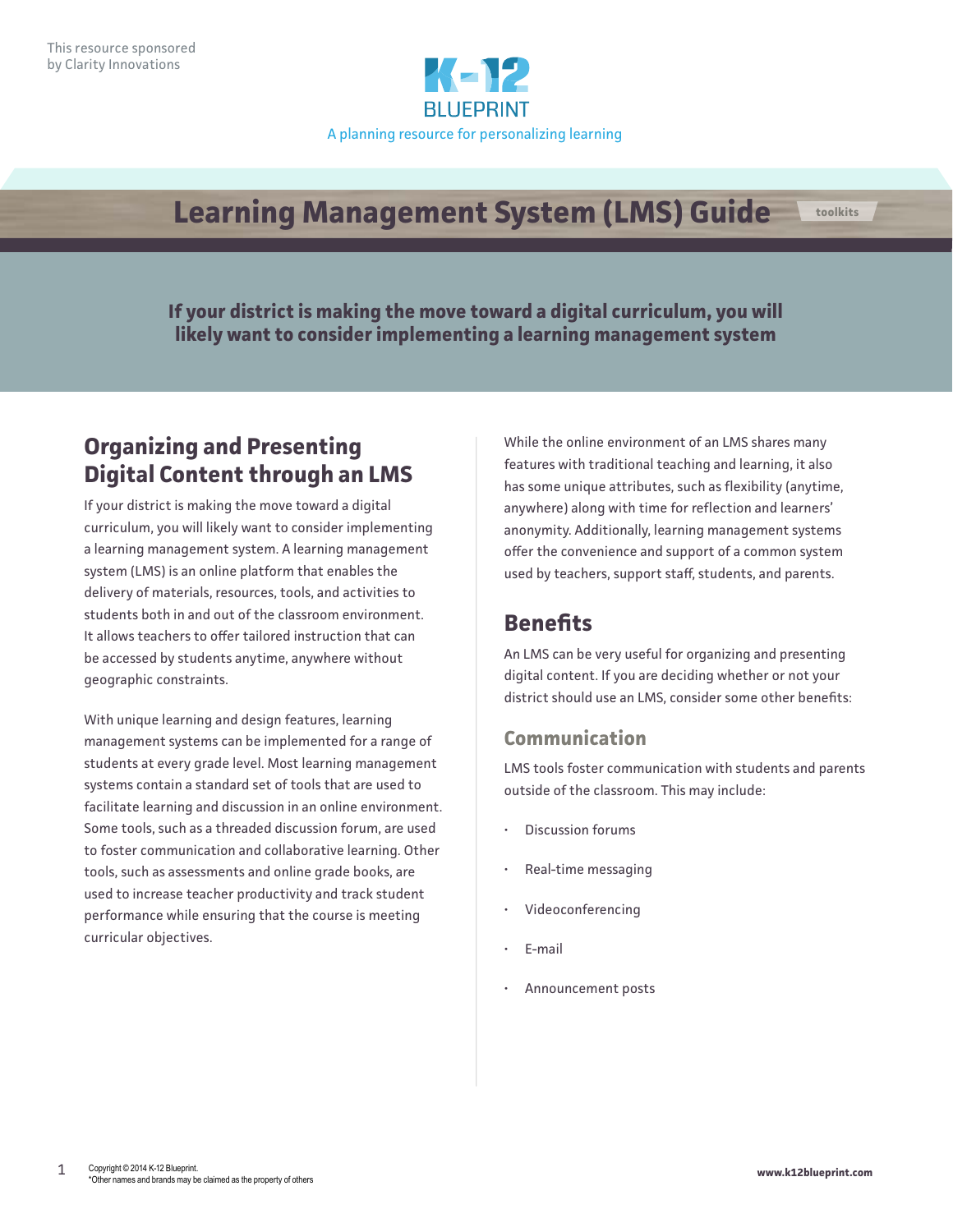### **Accessibility**

Web-based learning management systems are accessible to all students regardless of their location. This allows colleges and universities to reach a diverse student population. At high school and middle school levels, an LMS allows students to access their assignments and course content from home. Furthermore, the technology promotes globalization with open, flexible learning environments.

#### **Time**

Learning management systems allow instructors to post additional content and resources to enhance the curriculum, providing learning opportunities without the constraint of classroom schedules or limited class time.

### **Flexibility**

Students learn at different rates, and learning management systems provide the flexibility needed to meet their unique learning needs. Students can go back and review content as needed, or spend additional time researching a topic of interest. This self-directed learning gives students more control over their education.

### **Variety**

Learning management systems support multiple learning modes. Students can learn the content through audio, video, photos, articles, and interactive simulations.

### **Collaboration**

LMS tools foster student collaboration on group projects. Built-in features support group blogs and wikis as collaborative spaces for learning. In addition, file sharing tools allow groups to post and share information.

#### **Community**

An LMS platform supports a community of learners working together to build knowledge. Discussion forums, link and file sharing, and real-time messaging encourage student communities to come together and share knowledge.

### **Choosing a Learning Management System**

Finding the right learning management system to meet your educational needs and expectations starts with a clear vision of your learning goals and objectives. A variety of learning management systems are available, both free and commercial. Although they share many of the same tools, each one offers a unique set of features and user interface.

Use the questions below as a starting point for evaluating and choosing an LMS.

#### **Purpose**

- What primary purpose will my online platform serve?
- Will it be used primarily to support discussions? Post assignments? Foster group work outside of class?
- What types of LMS tools will support my planned purpose and objectives?
- Existing Resources
- Does my district already have a license with a particular LMS?
- Does my district already provide Web space on the school site to post homework and announcements?
- What existing resources are already provided by my district? Am I required to use these resources?
- Are any other teachers familiar with using an online platform?
- Technology Infrastructure
- What are the biggest hurdles for student access to technology at my school?
- Will my students be able to access the required technology?
- Does my district have an Internet filter? Will this limit my ability to use a particular LMS?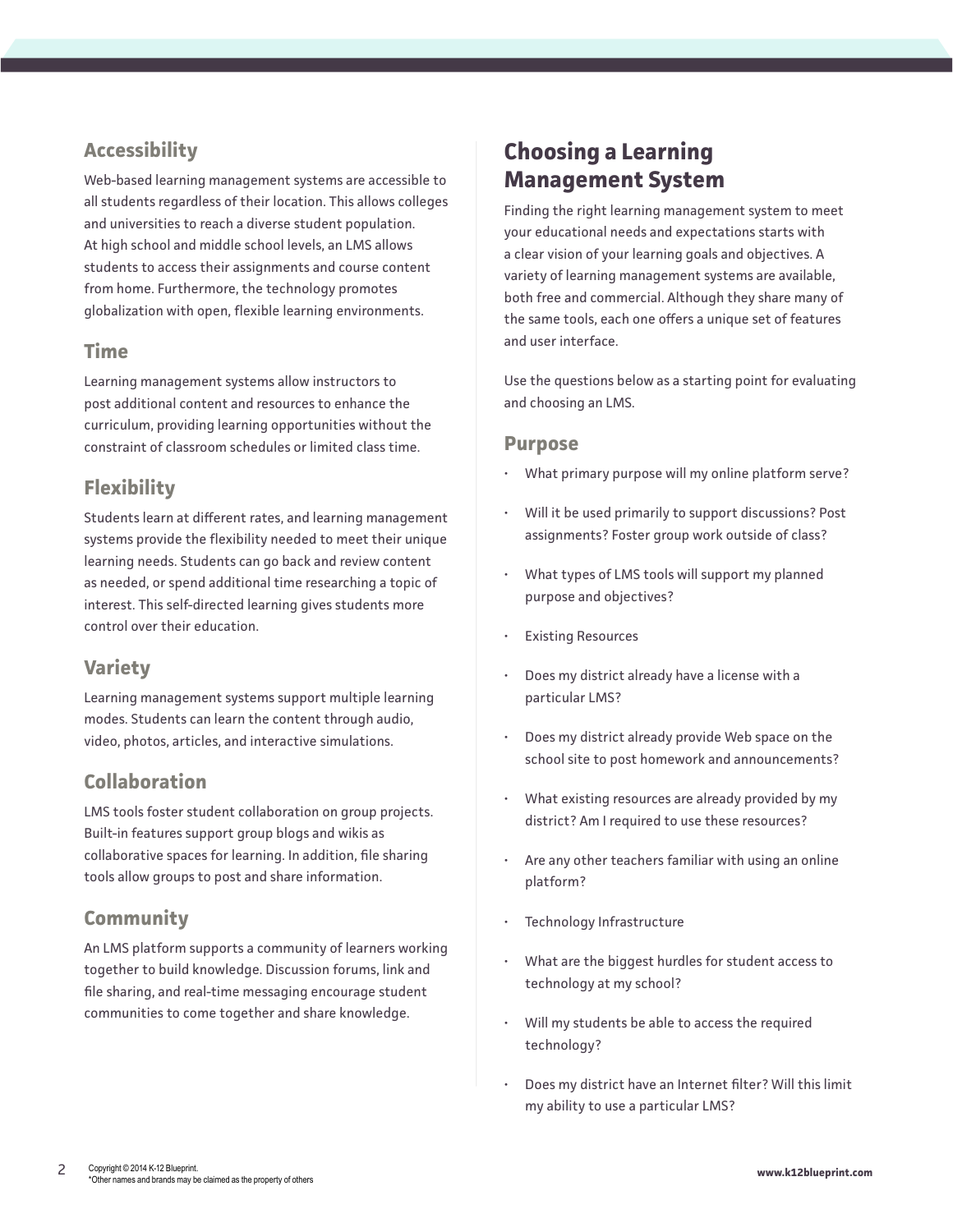### **Budget**

- What is my budget?
- Can I accomplish my goals with an open source, free learning management system?
- Does the LMS charge fees per user? What about use fees?
- Will the LMS charge extra for additional items, such as data, file storage, or video streaming?

### **Multimedia Tools**

- Do I plan to incorporate multimedia on my site?
- What kinds of media need to be supported?
- Do I need synchronous communication tools?
- If I plan on presenting synchronous lesson content, does the platform support the capability to archive and post my lesson for students to review?

#### **Assessment**

- Do I want to be able to post online quizzes and exams?
- Does my school require an online grade book? If so, am I required to use the one provided or can I choose my own?
- How much data do I expect to receive on student performance and usage?
- What assessment features am I looking for? Do I want self-scoring assessments that pull questions from a question bank? Do I want automated feedback for each question?
- Do I want a learning management system that supports the creation of rubrics?
- Do I need anti-plagiarism tools?

#### **Communication**

- Do I want to simply transmit information to students, or do I want to create an online community?
- Do I want videoconferencing capabilities?
- Do I need file sharing?
- Do I need community discussion forums?
- How much use of asynchronous communication tools do I expect?
- Does the LMS support internal messaging services, or will I need to provide e-mail accounts?
- Do I want an RSS feed feature to ensure that new messages and announcements are sent directly to student and teacher e-mail boxes?

### **Design**

- Do I need the ability to customize the color, language, layout, and design?
- Is the user interface intuitive, or is it difficult to find my way through the maze of features?

### **Accessibility**

- Do my students need mobile access to the site?
- Is the online platform compatible with smartphones?

### **Technical Support**

- What support resources are available if I have questions about the learning management system?
- Who can I contact for technical help? What is their availability?